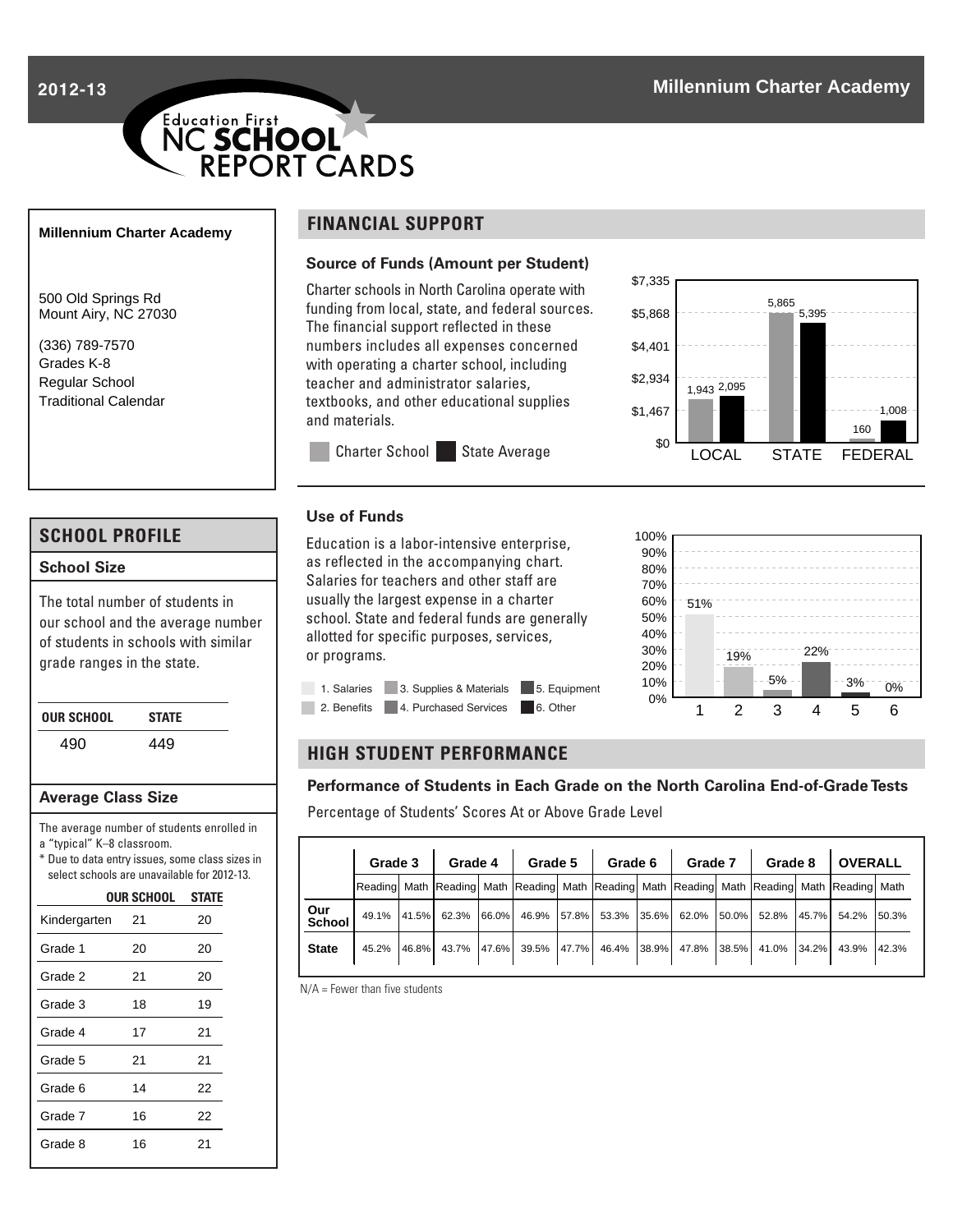# **SAFE, ORDERLY AND CARING SCHOOLS**

## **School Safety**

The number of acts of crime or violence reported below includes all acts occurring in school, at a bus stop, on a school bus, on school grounds, or during off-campus, school-sponsored activities.

Out of 490 students in our school, there were a total of 0 act[s] of crime or violence.

The number of acts of crime or violence reported per 100 students:

| <b>OUR SCHOOL</b> |                                                       |      |       |  |  |  |  |  |
|-------------------|-------------------------------------------------------|------|-------|--|--|--|--|--|
| <b>STATE</b>      |                                                       | 0.33 |       |  |  |  |  |  |
|                   | <b>Access to Technology</b>                           |      |       |  |  |  |  |  |
|                   | Percentage of classrooms<br>connected to the Internet |      |       |  |  |  |  |  |
| 100%              | 100.0%                                                |      | 99.8% |  |  |  |  |  |
| 80%               |                                                       |      |       |  |  |  |  |  |
| 60%               |                                                       |      |       |  |  |  |  |  |
| 40%               |                                                       |      |       |  |  |  |  |  |
| 20%               |                                                       |      |       |  |  |  |  |  |
| $\Omega$ %        |                                                       |      |       |  |  |  |  |  |

Our School State

## **HIGH STUDENT PERFORMANCE, CONTINUED**

## **Performance of Each Student Group on the North Carolina End-of-Grade Tests**

Percentage of Students, Grouped by Gender, Ethnicity, and Other Factors, Who Passed BOTH the Reading and Math Tests

|                      | Male I | Female   White          |     |     | Black Hispanic | Amer.<br>Indian | Asian | Pacific<br>Islander     | Two or<br>More<br>Races | E.D. | $N.E.D.$ L.E.P. |      | Migrant<br><b>Students</b> | <b>Students</b><br>with<br><b>Disabilities</b> |
|----------------------|--------|-------------------------|-----|-----|----------------|-----------------|-------|-------------------------|-------------------------|------|-----------------|------|----------------------------|------------------------------------------------|
| 0ur<br><b>School</b> | 36.1%  | 47.9% 43.2%             |     | N/A | 20.0%          | N/A             | N/A   | N/A                     | 12.5%                   | N/A  | 41.7%           | N/A  | N/A                        | 9.3%                                           |
| # of tests<br>taken  | 158    | 142                     | 278 | N/A | 10             | N/A             | N/A   | N/A                     | 8                       | N/A  | 300             | N/A  | N/A                        | 54                                             |
| <b>State</b>         |        | 30.6% 33.5% 43.5% 14.2% |     |     | 19.3%          | 17.3% 56.7%     |       | 28.7% 32.2% 17.4% 49.8% |                         |      |                 | 5.8% | 12.4%                      | 6.6%                                           |

N/A = Fewer than five students

E.D. = Economically Disadvantaged N.E.D. = Not Economically Disadvantaged L.E.P. = Limited English Proficiency

For information about the READY Accountability Model and the Annual Measurable Objectives (AMOs), visit **http://www.ncpublicschools.org/account ability/reporting/**.

In any group where the percentage of students at a grade level is greater than 95% or less than 5%, the actual values are not displayed because of federal privacy regulations. In these cases the results are shown as >95% or <5% for the group.

Our school met 13 out of 13 performance targets.

**Annual Measurable Objectives (AMOs)** Per the Elementary and Secondary Education Act (ESEA), North Carolina set AMOs in reading and mathematics based on 2012-13 data.

## **READY**

Effective with the 2012-13 school year, the North Carolina Department of Public Instruction changed the accountability model from the ABCs of Public Education to a new indicator-based reporting model called the READY Accountability Model. The State Board of Education identified indicators that would help educators, parents and the public understand the status and progress that schools are making toward ensuring that all students are college- and/or career-ready.

These new indicators include new state-administered North Carolina End-of-Grade (EOG) and North Carolina End-of-Course (EOC) assessments, college- and career-readiness examinations (The ACT and ACT WorkKeys), math course rigor, and high school graduation rates. In addition to these indicators, other valuable information is reported including school growth as measured by EVAAS, Annual Measureable Objectives, and participation in a graduation project.

To access the READY Accountability Model reporting please go to **http://www.ncpublicschools.org/accountability/reporting/**.